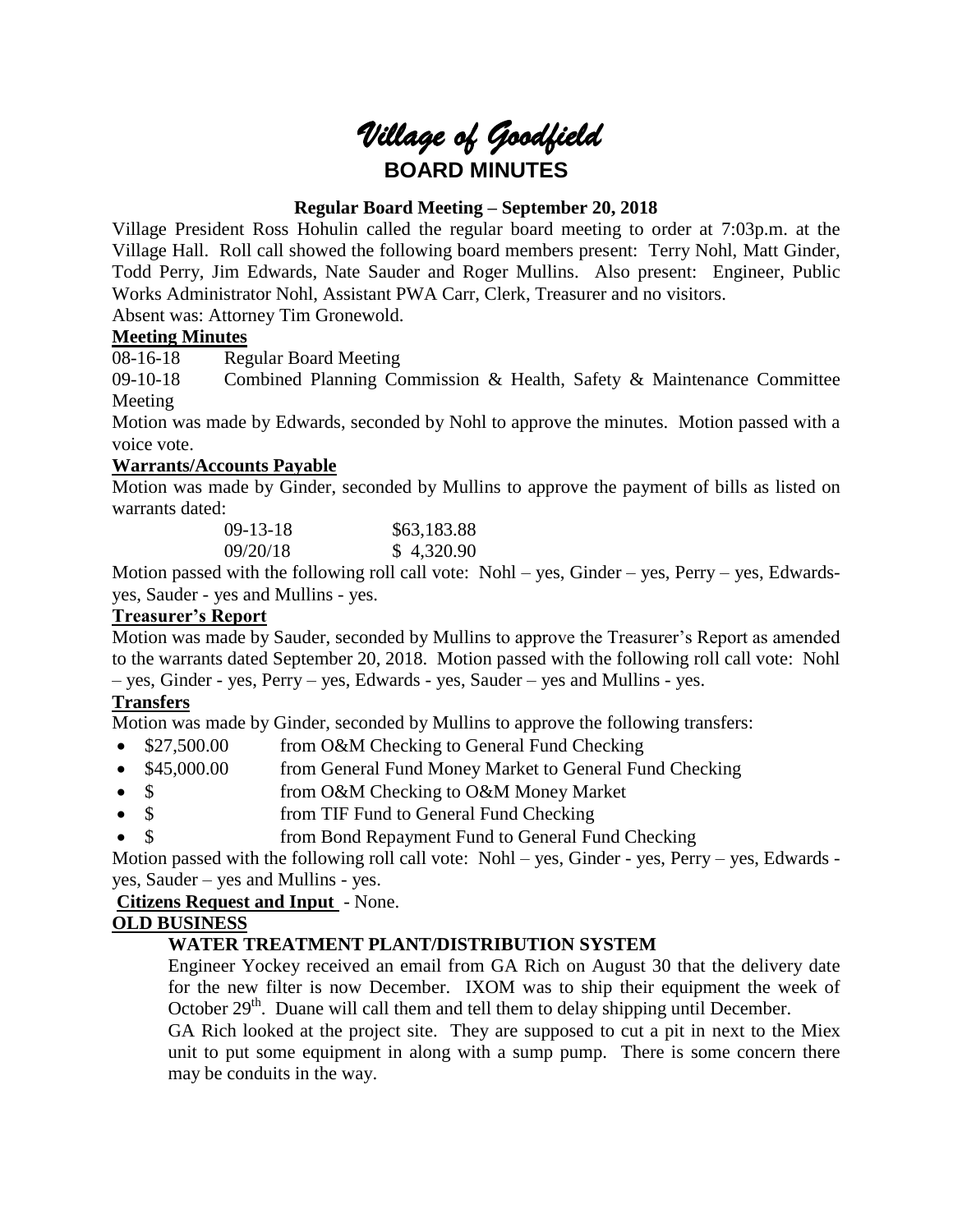The Village had asked GA Rich for an estimate on their part of the upgrade, it is \$19,500. Part of the project is to replace media in the existing areolater, right now that arealator receives water after Miex unit. Engineer thinks we should switch out after the upgrade.

## **SEWER TREATMENT PLANT/COLLECTION SYSTEM**

The aeration disks at the sewer plant were pulled. Water is clear enough that there is a lot of algae, because of that they struggled to get boat through the algae. PWA Nohl had some discussion with supplier of diffusers. Spoke with someone at Minonk and their secondary cell has Roomba disk that lock together and block sunlight so algae can't grow. They have an extra semi load. PWA will check into whether it would be cheaper to buy these new or haul them from Minonk.

#### **Payment of outstanding invoices upon request of Village Engineer**

There were no outstanding invoices.

## **Comprehensive Plan/Mile and a half radius map**

Nothing discussed.

#### **Safety Improvement for Norfolk Southern Railroad @ Harrison & Birkey Street**

Engineer Yockey brought final pay request for safety improvements to railroad in the amount of \$14,266.34 to RA Cullinan. Total project was \$142,663.41 which is about \$26,000 less than the bid, which also included the Harrison Street parking. Motion was made by Ginder, seconded by Sauder to approve the final pay request of \$14,266.34 to RA Cullinan. Motion passed with the following roll call vote: Nohl – yes, Ginder - yes, Perry – yes, Edwards - yes, Sauder – yes and Mullins - yes.

# **Storm Sewer / Sanitary Sewer SE Development**

Nothing discussed.

## **Barn III Dinner Theater**

Nothing discussed regarding Barn III Dinner Theater.

#### **1. Annexation**

Annexation of 1445 Timberline Road is still in progress. The Planning Commission's recommendation to the Board is to allow Abby one year to hook onto the sewer. Motion was made by Edwards, seconded by Mullins to allow one year to hook on to sewer. Motion passed with the following roll call vote: Nohl – yes, Ginder - yes, Perry – yes, Edwards - yes, Sauder – yes and Mullins - yes.

## **Website Update/Goodfield Facebook Page**

Trustee Nate Sauder contacted Route 24 to see if it would be possible to do our own changes to the website. It would be approximately \$4,000 to \$5,000 to do this. Nate is going to check with Wicks.com and Keith Grimm.

#### **Adopt International Commercial Building Code**

Tabled.

## **Alley between Thomas/Zobrist**

Tabled.

## **Timberline Watermain Extension Update**

Engineer Yockey does not have final pay request for this project yet.

#### **Ingress/Egress Easement for Sanitary Sewer Trunk Main**

In working with PWA regarding some access issues for infrastructure in particular for the sewer plant Engineer Yockey found a plat from about 1980 for a sanitary sewer easement which was never recorded with Woodford County. The sewer is in place and the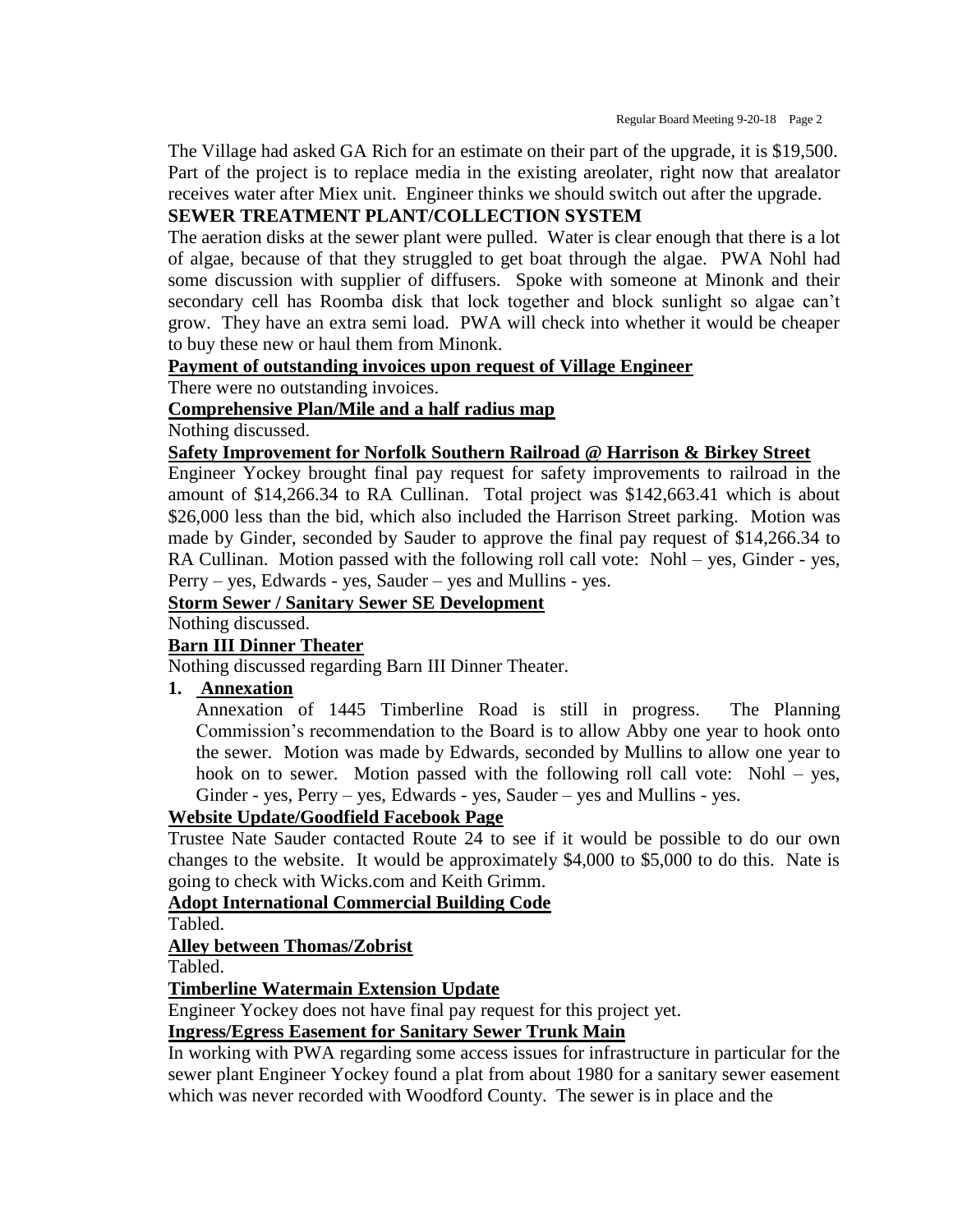question is how do we get this as record? Over the past 3-4 years the Village has been clearing this easement area. Since 1980 property ownership has changed. The Board feels we should re-do the easements and talk to the property owners. Easement needs to go through AMG,LLC and Barn III. Lewis, Yockey & Brown will be preparing easement plats soon.

## **Tax Increment Financing Review**

Tabled.

## **Notice of Election – Shall the prohibition of the sale at retail of alcoholic liquor be continued in the Village of Goodfield, Illinois?**

Woodford and Tazewell County Clerks published an Election Notice in the newspaper. It states, Notice is hereby given that at the General Election to be held on Tuesday, the  $6<sup>th</sup>$ day of November, 2018, the following proposition will be submitted to the voters of the Village of Goodfield, Woodford and Tazewell Counties, Illinois:

Shall the prohibition of the sale at retail of alcoholic liquor be continued in the Village of Goodfield, Illinois?

The polls at the election will be open at 6:00 o'clock AM and will continue to be open until 7:00 o'clock PM of that day.

## **Consolidated Election**

First day to circulate petitions is September 18, 2018. Filing period is December 10, 2018 through December 17, 2018.

#### **Solar Energy Code**

Police/Health, Safety & Maintenance Committee will meet on October 3, 2018 at 7pm at the Village Hall to discuss the Solar Energy Code.

## **NEW BUSINESS**

## **Tax Abatement Ordinance #18-07– 2013 General Obligation Bonds**

Motion was made by Nohl, seconded by Mullins to adopt **Ordinance 18-07**, abating the tax hereto levied for the year 2018 to pay the principal of and interest on \$630,000 General Obligation Refunding Bonds (Alternate Revenue Source), series 2013, of the Village of Goodfield, Woodford and Tazewell Counties, Illinois. Motion passed with the following roll call vote: Nohl – yes, Ginder - yes, Perry – yes, Edwards – yes, Sauder – yes and Mullins - yes.

## **Tax Abatement Ordinance #18-08– 2014 General Obligation Bonds**

Motion was made by Edwards, seconded by Sauder to adopt **Ordinance #18-08**, abating the tax hereto levied for the year 2018 to pay debt service on the General Obligation Bonds (Alternate Revenue Source), series 2014, of the Village of Goodfield, Woodford and Tazewell Counties, Illinois. Motion passed with the following roll call vote: Nohl – yes, Ginder - yes, Perry – yes, Edwards – yes, Sauder – yes and Mullins - yes.

#### **Set Trick or Treat Hours**

Trick or Treat hours are set for Wednesday, Oct. 31, 2018 from 5:00pm to 8:00pm. **Set TIF Joint Review Meeting**

TIF Joint Review Meeting is set for Oct 18, 2018 prior to Regular Board Meeting. **Emergency Helicopter Landing Zone – Eureka Goodfield Fire Protection District**

The head of the EMS squad with Eureka-Goodfield Fire Protection District spoke with PWA Nohl about putting a temporary helicopter landing spot while IDOT has I-74 exits closed at Goodfield. They would like to put it on the end of I-74 Drive on the Road.